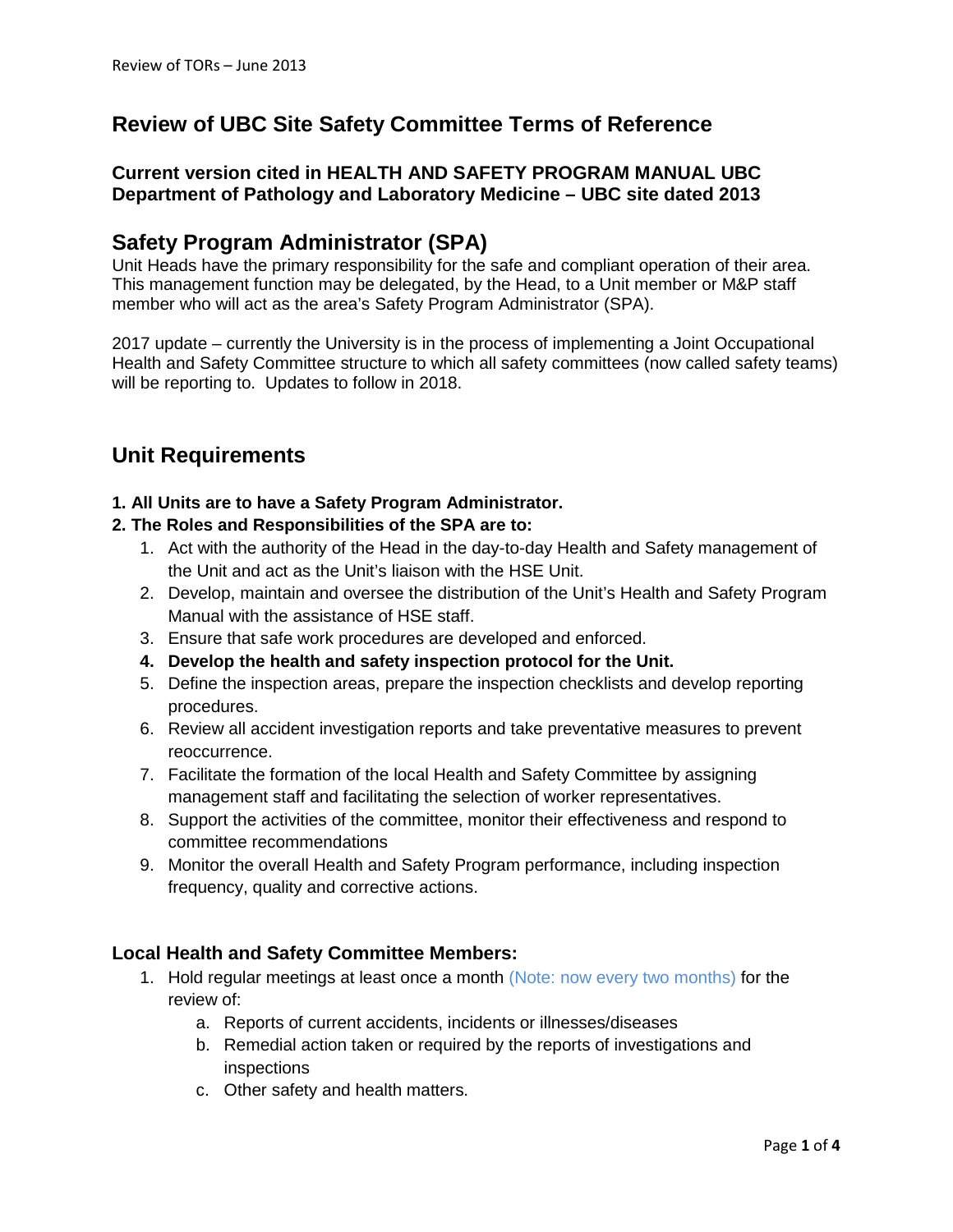*Note: this has been revised at the PaLM UBC Site, to hold regular meetings at least once every two months.*

- 2. Review and monitor the effectiveness of the unit's Health and Safety Program.
- 3. Make recommendations directly to appropriate supervisor/manager and SPA.
- 4. Assist management in the health and safety program development.
- 5. *Function within the set Terms of Reference.*
- 6. Post and distribute meeting minutes.
- *7.* Conduct formal annual workplace inspections*.*
- 8. Assist as required in incident and or accident investigations.

#### **Terms of Reference**

#### **Committee Membership**

- 1. All work areas of the University are to be covered by a local Safety Committee. Questions concerning appropriate areas of jurisdiction and organization of committees should be directed to the Health, Safety and Environment department. Each committee consists of not fewer than four members who work in the area covered and are familiar with local operations. Committee members are designated as representing either the University (employer) or the Faculty and Staff (workers). As required by WorkSafe BC regulations employer representatives should not out-number worker representatives on the committee. (Note: UBC site committee membership is inconsistent with this clause.)
- 2. Employer representatives are appointed by the appropriate Unit Head.
- 3. Unit members may be appointed as employer representatives.
- 4. The members of the committee then elect two co-chairs and a secretary. One co-chair will represent the workers and will be elected by the faculty and staff members while the other co-chair will represent the University and will be elected by the employer representatives. The secretary is elected by all committee members and can be either an employer or worker representative.

#### **Roles of the Local Health and Safety Committee**

In order to monitor Health and Safety Programs each committee should:

- 1. Participate in regular work site inspections and report any hazardous conditions found; Review written Health and Safety instructions and make recommendations for their improvement, particularly when new equipment of processes are introduced.
- 2. Review, and make recommendations concerning all reported accidents or incidents which may have occurred in their unit; *(Note: this is consistent with a Safety Officer positon)*
- 3. Ensure that accidents have been investigated and reported to the Health, Safety and Environment office; *(Note: this is consistent with a Safety Officer positon)*
- 4. Staff representatives should accompany WorkSafe BC officers on inspection tours as required by the regulations
- 5. Review and make recommendations concerning inspection reports from WorkSafe BC;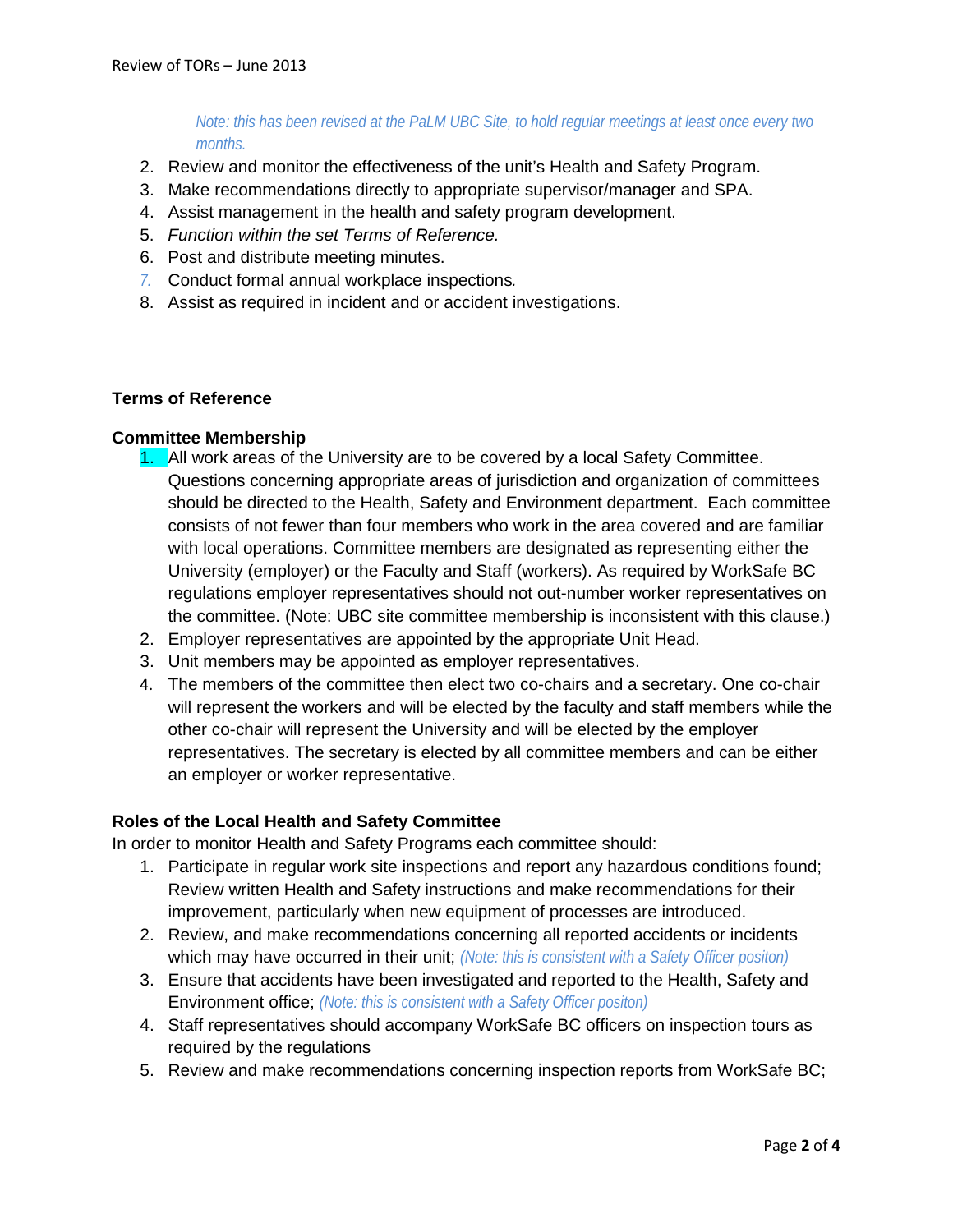- 6. Consider recommendations or suggestions from staff concerning health and safety issues and endorse them where warranted;
- 7. Co-ordinate activities with the local Fire Director and cooperate with him or her to promote fire safety;
- 8. Include, in all its activities, consideration of conditions or circumstances that may affect the personal security of students, faculty or staff;
- 9. Conduct reviews of the health, safety and personal security programs in their units.

## **Duties of Members and Officers**

The duties of Safety Committee members are to:

- 1. Report unsafe conditions and practices;
- 2. Attend all Safety Committee meetings;
- 3. Report all accidents or near misses
- 4. Conduct inspections;
- 5. Investigate all serious accidents;
- 6. Contribute ideas and suggestions for improvement of health and safety;
- 7. Work safely, and influence others to work safely;
- 8. Immediately advise anyone who may be affected by any unsafe act or condition;
- 9. Attend Health and Safety courses or seminars that are made available to committee members;
- 10. Promote and support personal security within a safe learning and working environment.

## **Duties of Co-Chairs**

- 1. Arrange for a time and place for meetings;
- 2. Prepare and distribute agenda before the meetings;
- 3. Review previous minutes and materials prior to each meeting;
- 4. Report on the status of suggestions and recommendations;
- 5. Guide committee discussions towards definite conclusions.

## **Duties of The Secretary**

- 1. Prepare minutes of the meeting;
- 2. Distribute the minutes;
- 3. Write reports and correspondence.

## **Review of the Terms of Reference**

The *Terms of Reference* of the local Health and Safety Committee shall be periodically reviewed and amended by the University as required.

## **Committee Meetings**

Meetings are to be held at least once each month, preferably on the same day of each month and should follow an agenda which contains the following topics:

- 1. Roll Call or Attendance;
- 2. Reading and acceptance of minutes of the last meeting
- 3. Report of actions taken as a result of items arising from the minutes;